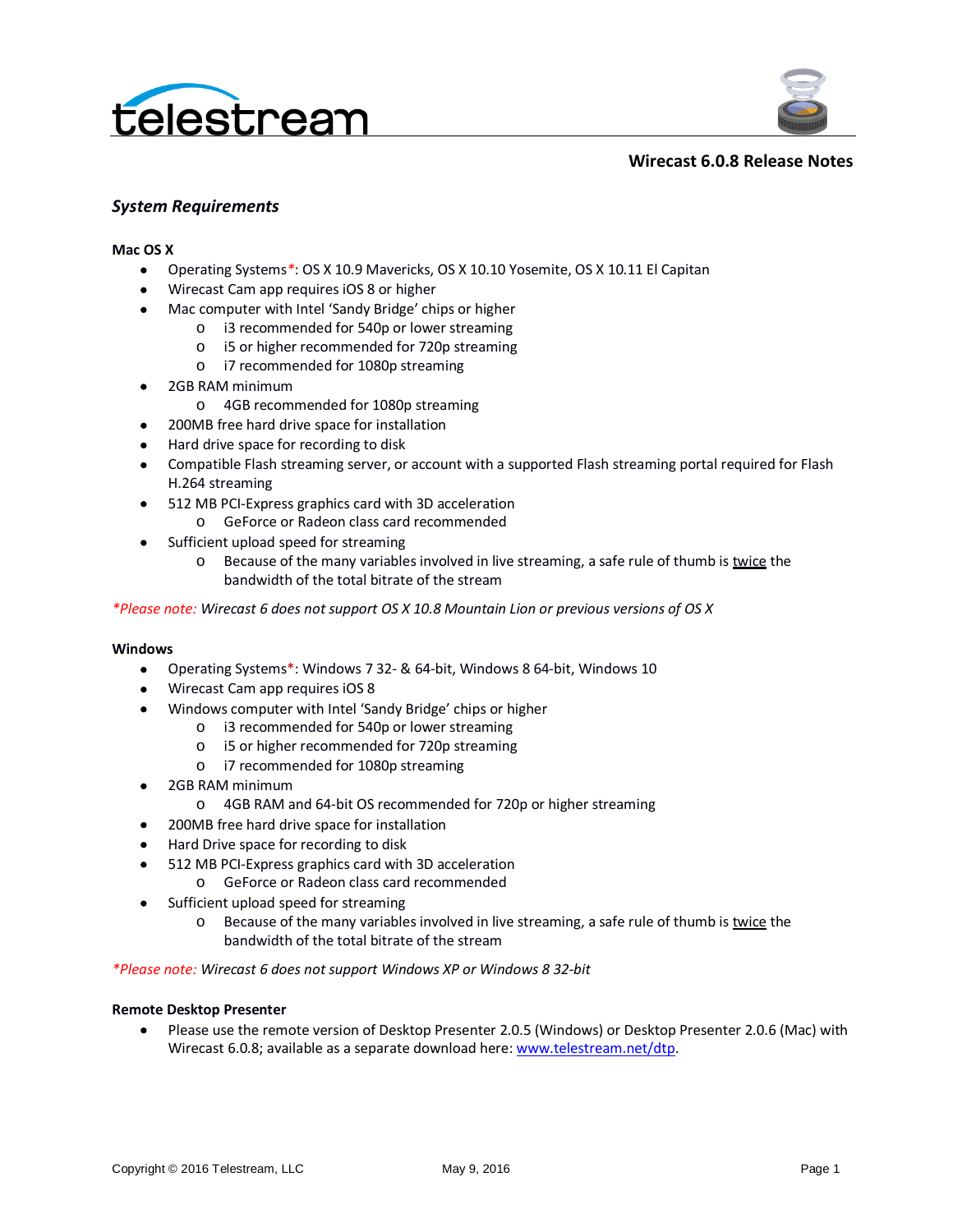# **Wirecast 6.0.8**

### **Fixes and Enhancements**

- Restricted streaming to Facebook and a generic RTMP destination only to comply with Facebook livestreaming policies (Mac OS X & Windows)
- Fixed an issue where the stream was not being closed properly (Mac OS X & Windows)
- Only populate Pages for the Page Admin and Page Editor roles (Mac OS X & Windows)
- Fixed an issue where pressing Create stream could interfere with Stream Delay changes (Mac OS X & Windows)
- Improve the error message if the stream is restarted without creating a new RTMP endpoint (Mac OS X & Windows)

### **Wirecast 6.0.7**

### **Fixes and Enhancements**

- Added Facebook Live as a destination. (Mac OS X & Windows)
- Added Scoreboard hotkeys for Scandinavian languages. (Mac OS X & Windows)
- Fixed Wirecast treating valid and invalid command line arguments as document paths. (Mac OS X & Windows)
- Lengthened authentication time-out for Stretch Internet destination. (Mac OS X & Windows)
- Fixed encoder setting for Sermon.net reverting to default 360p. (Mac OS X & Windows)
- Fixed Unhandled exception error when adding Blackmagic Intensity Pro shot. (Windows)
- Fixed Fatal Application Error when Spanish is selected as default OS. (Windows)
- Fixed bug preventing the year from being set in YouTube Events (Mac OS X and Windows)
- Fixed an issue where Wirecast would sometimes start up in Demo mode even when licensed (Windows)
- Fixed a crash that could occur when using BlackMagic capture cards (Windows)
- Fixed an issue where transitions were being applied across all Master Layers (Mac OS X and Windows)

## **Wirecast 6.6**

#### **Fixes and Enhancements**

- Added Verizon Media Services destination. (Mac OS X & Windows)
- Added Onstream Media destination. (Mac OS X & Windows)
- Fixed problems with Stream Delay when broadcasting to Twitch.tv. (Mac OS X & Windows)
- Improved quality when using the YUV color space on the GPU. (Windows)
- Fixed crash that occurred after repeatedly plugging in and unplugging USB cameras. (Windows)
- Fixed occasional crash in text rendering code. (Windows)
- Fixed occasional crash resulting from memory address truncation. (Windows)
- Fixed issue that prevented Wirecast 4 documents from being opened in Wirecast 6. (Windows)

## **Wirecast 6.0.5 Fixes and Enhancements**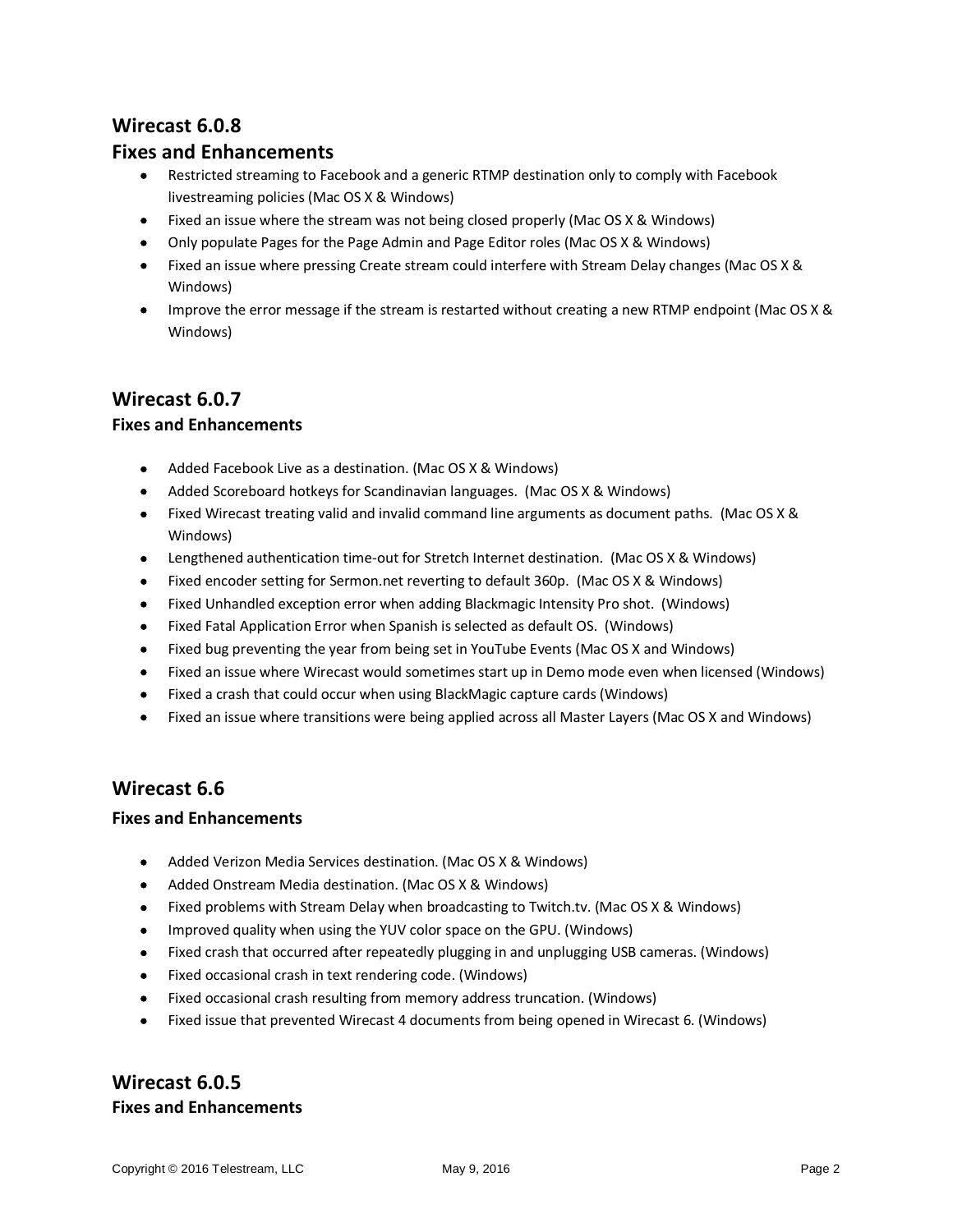- Added support for YouTube default channels/streams. (Mac OS X & Windows)
- Eliminated crash when YouTube event times were not in 30-minute increments. (Mac OS X & Windows)
- Fixed issue preventing MOV/MJPEG recording in 480p resolution. (Mac OS X & Windows)
- Fixed playback crashes due to unsupported AMD instructions. (Windows)
- Users can now start a YouTube broadcast without having to go to the YouTube website. (Mac OS X & Windows)
- Added M4A to the list of files supported for playback. (Mac OS X & Windows)
- Fixed problem authenticating to Limelight on Yosemite. (Mac OS X)
- Improved emoticon support (Mac OS X & Windows)
- Fixed a crash when decoding the CineForm Intermediate codec. (Mac OS X & Windows)
- Improved support for emoticons when using Twitter integration and titles. (Mac OS X & Windows)
- Can now use the number pad to trigger keyboard shortcuts. (Mac OS X & Windows)
- Now shot thumbnails are updated to correspond to the in point set on prerecorded media. (Mac OS X & Windows)
- Fixed problem where the Output Settings window would jump behind the main window after YouTube authentication. (Mac OS X & Windows)
- Fixed run-time exception during offline activation. (Mac OS X)
- Auto section of Canvas size now takes the virtual camera output resolution into account. (Mac OS X & Windows)
- Fixed YUV GPU conversion crash that occurred with some video cards. (Windows)
- Now Twitter message will wrap using all titles. (Mac OS X & Windows)
- Now a user can hold down the Option key on Mac or the Alt key on Windows to prevent creating a playlist while performing a drag and drop on a shot. (Mac OS X & Windows)
- Fixed a problem where text descenders were being cut off in certain titles. (Windows)
- Removed a small square that appeared inadvertently on the Twitter feed dialog on Windows 7 with Aero enabled. (Windows)
- Fixed problem playing some H.264 encoded mp4 files. (Mac OS X & Windows)
- Now can go back on forth between Wirecast windows without having to click on a window first to activate it. (Mac OS X)
- Fixed issue where sometimes the channel drop-down default was not set automatically after authentication in the Output Setting window. (Mac OS X & Windows)
- Now search in the Twitter feed is done on multiple words rather than an exact phrase only. (Mac OS X & Windows)
- Removed non working filters CICode128BarcodeGenerator and CIAztecCodeGenerator (Mac OS X & Windows)
- Eliminated possible duplicate ONVIF camera entries. (Mac OS X & Windows)
- Now disallow odd Canvas dimensions. (Mac OS X & Windows)
- Numerous localization fixes. (Mac OS X & Windows)
- Now disallow positioning shots to the left of the Black shot. (Mac OS X & Windows)
- Fixed problem with Swedish keyboard controlling the scoreboard. (Mac OS X)
- Now the YouTube event description field scrolls horizontally on Windows. (Windows)
- Support for Axis M1031-W IP camera verified. (Mac OS X & Windows)
- Fixed issue with using an image as a custom mask that appeared in Wirecast 6. (Mac OS X)
- H.264 360p is the new default preset for Sermon.net. (Mac OS X & Windows)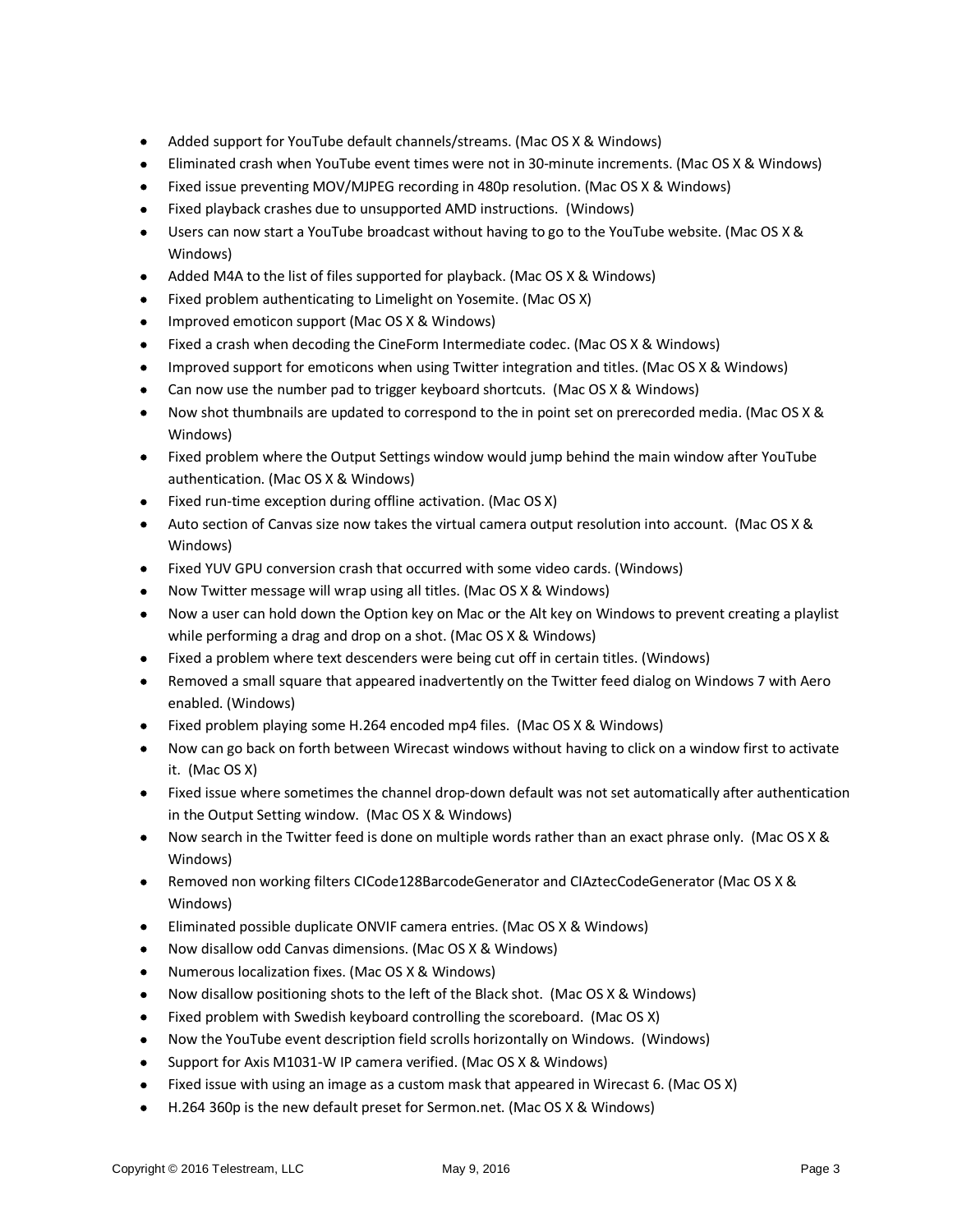• Fixed problem with repeated disconnects when streaming with no audio. (Mac OS X)

## **Wirecast 6.0.4**

#### **Fixes and Enhancements**

- Due to a change in Twitter's API, Twitter authentication is now done in an external browser window. (Mac OS X & Windows)
- Fixed a problem recording mp4 files with the MainConcept H.264 encoder that caused corrupted recordings. (Mac OS X & Windows)

## **Wirecast 6.0.3**

### **Fixes and Enhancements**

- New! Added screen capture from iOS devices via Lighting cable. (Mac OS X 10.10)
- New! Added dialog to schedule events on YouTube Live directly from within Wirecast. (Mac OS X & Windows)
- New! Added support for playback of QuickTime Animation files. (Mac OS X & Windows)
- New! Images are now updated automatically if they are stored on local disk. (Mac OS X & Windows)
- New! Added keyboard shortcuts to toggle Live Preview Swap on and off. (Mac OS X & Windows)
- New! The Audio Delay specified in the Audio Inspector can now be up to 10 seconds, up from 1 second, and is now specified in numeric terms rather than by moving a slider. (Mac OS X & Windows)
- New! Optimized H.264 playback to use approximately 25% less CPU. (Mac OS X & Windows)
- New! Optimized CPU usage by Web Stream, Wirecast Cam, and Blackmagic sources to use up to 50% less CPU. (Mac OS X)
- New! Added a button in the Output Settings that refreshes the list of scheduled YouTube events. (Mac OS X & Windows)
- New! Implemented drag-able region in the title area of the shot so that users must mouse drag from the shot's title bar in order to perform drag operations. This helps prevent inadvertent movement of shots. (Mac OS X & Windows)
- New! Local Desktop Presenter Window Capture now tracks the location of a Window being captured rather than capturing a static screen region. (Mac OS X)
- New! Added an option to capture a screen region with the Local Desktop Presenter. (Mac OS X & Windows)
- New! Now larger fields on the Thin Pipe scoreboard. (Mac OS X & Windows)
- New! Now display a microphone icon under the Live window when audio is being outputted via the Virtual Microphone feature. (Mac OS X & Windows)
- New! Users can now drag-and-drop media onto the '+' button in the shot bin to add media to a layer. (Mac OS X & Windows)
- New! Added hotkeys for activating and deactivating Master Layers. (Mac OS X & Windows)
- New! Added a Just Text title to allow cleaner display of text-only titles. (Mac OS X & Windows)
- New! Added all system audio devices to the Change Audio right click menu regardless of if they already exist in the document. (Mac OS X & Windows)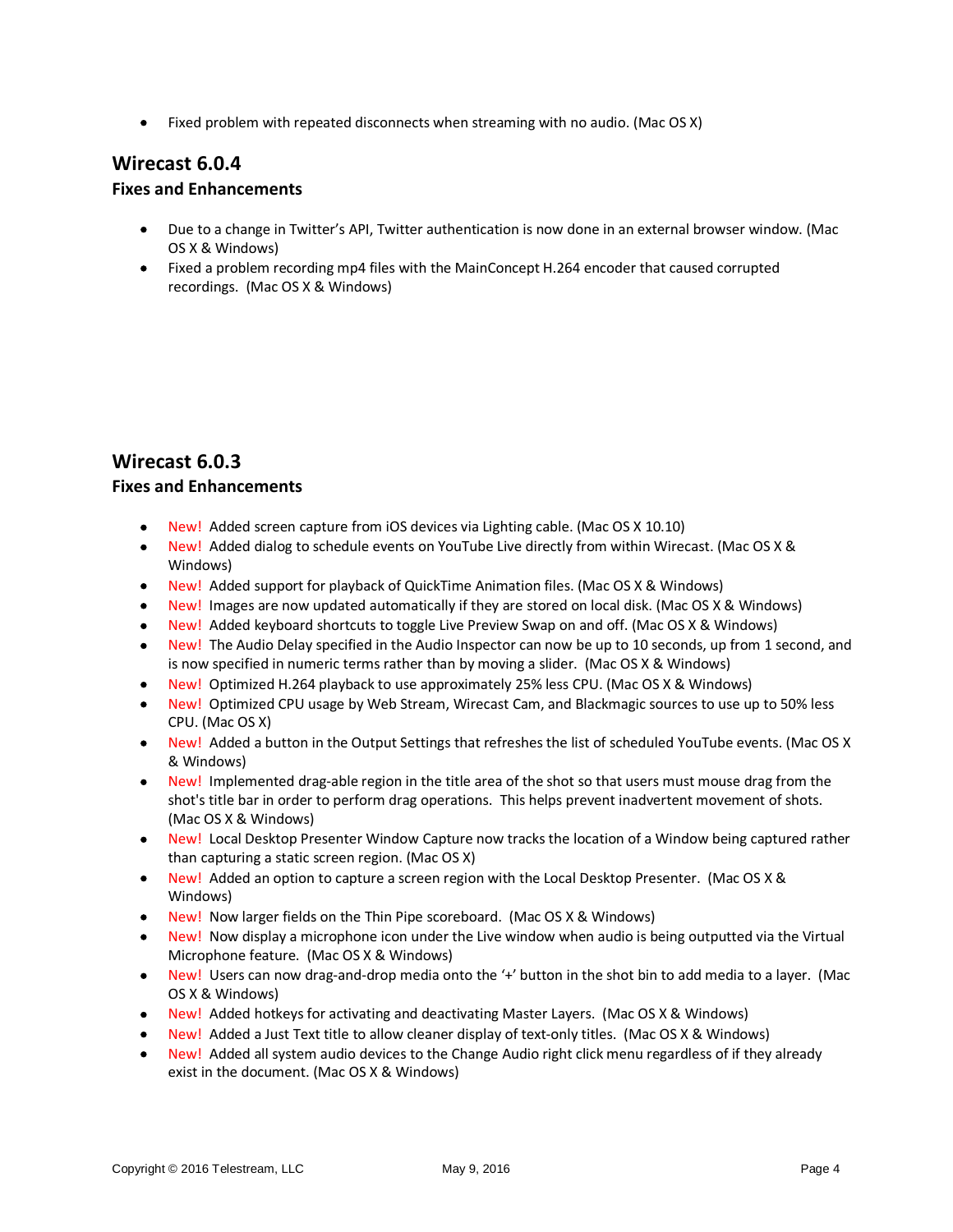- Fixed an issue where Wirecast was not prompting to save the document right after new camera/audio/Desktop Presenter shots were added to the shot bin. (Mac OS X & Windows)
- The Audio Inspector will now be reopened automatically on launch if it was open at shutdown. (Windows)
- Fixed a problem in the Shot Editor where pressing "Reset Position" on a shot constructed with templates would make the source invisible. (Mac OS X & Windows)
- Fixed a problem in the Shot Editor where cropping and then resizing an image caused it to resize. (Mac OS X & Windows)
- Fixed an issue where Wirecast would retrieve the incorrect times for YouTube Live events. (Mac OS X & Windows)
- Fixed an issue where adding an audio input in the Audio Inspector caused a video transition to trigger in the Live window. (Mac OS X)
- Now limit the default resolution of web cams to be 1080p. (Mac OS X)
- Fixed and issue that cause hidden Master Layers to become visible when changing the canvas size. (Mac OS X)
- Fixed issue where the stream attributes were not initially displayed when Web Stream connected to a stream. (Mac OS X & Windows)
- Fixed issue where scoreboards were displayed as squished, stretched, or offset. (Mac OS X & Windows)
- Fixed issue where Web Stream repeated last audio sample received if the connection was lost. (Mac OS X & Windows)
- Fixed issue where Local Desktop Presenter window didn't not keep focus when windows is moved (Mac OS X & Windows)
- Camera Preview frame rate is now saved when document is saved. (Mac OS X & Windows)
- Fixed issue where Preview playback controls and countdown clock were not enabled when displaying a video whose filename contained an image file extension. (Mac OS X & Windows)
- Fixed an issue where transitioning from one source to another produced choppy audio. (Mac OS X & Windows)
- Fixed an issue where the selected transition was only applied to the last queued shot when sending shots on multiple Layers live. (Mac OS X)
- Fixed an issue that caused static popping when adjusting the delay slider for live inputs in the Audio Inspector. (Mac OS X)
- Fixed an issue where trying to open Web Stream configured with a malformed URL caused a crash. (Windows)
- Fixed issue where Wirecast didn't retain the contents of Preview asset upon saving and re-opening a document. (Mac OS X & Windows)
- VS4 and MXO2 DirectShow inputs are now not displayed as possible sources in Wirecast. Please use Matrox's Wirecast source plugin to connect to these devices. (Windows)
- CTRL-click on touchpad once again functions as right-click. (Mac OS X)
- Fixed issue where Blackmagic Outputs did not display the proper check box when outputting various formats in "Demo Mode" (Windows)
- Fixed an issue where the Shot Editor and other secondary windows did not open on a second monitor when Wirecast's main window was on a secondary monitor. (Mac OS X & Windows)
- Fixed an issue where the initial selection for USB Webcam Audio Settings did not take. (Mac OS X)
- Fixed problem where application locked up when the Configure button in the Source Settings dialog was clicked more than once. (Windows)
- Fixed issue where Wirecast was forced into the background if users clicked on a shot while the Audio Inspector was open (Mac OS X & Windows)
- Added "New Playlist" item to the Edit menu. (Mac OS X & Windows)
- Fixed issue where the cursor would become stuck as a resize icon when moving above the Shot Bin. (Mac OS X)
- Fixed issue where Zoom Slider didn't function if the trim points were set too close together in the Preview Window. (Mac OS X & Windows)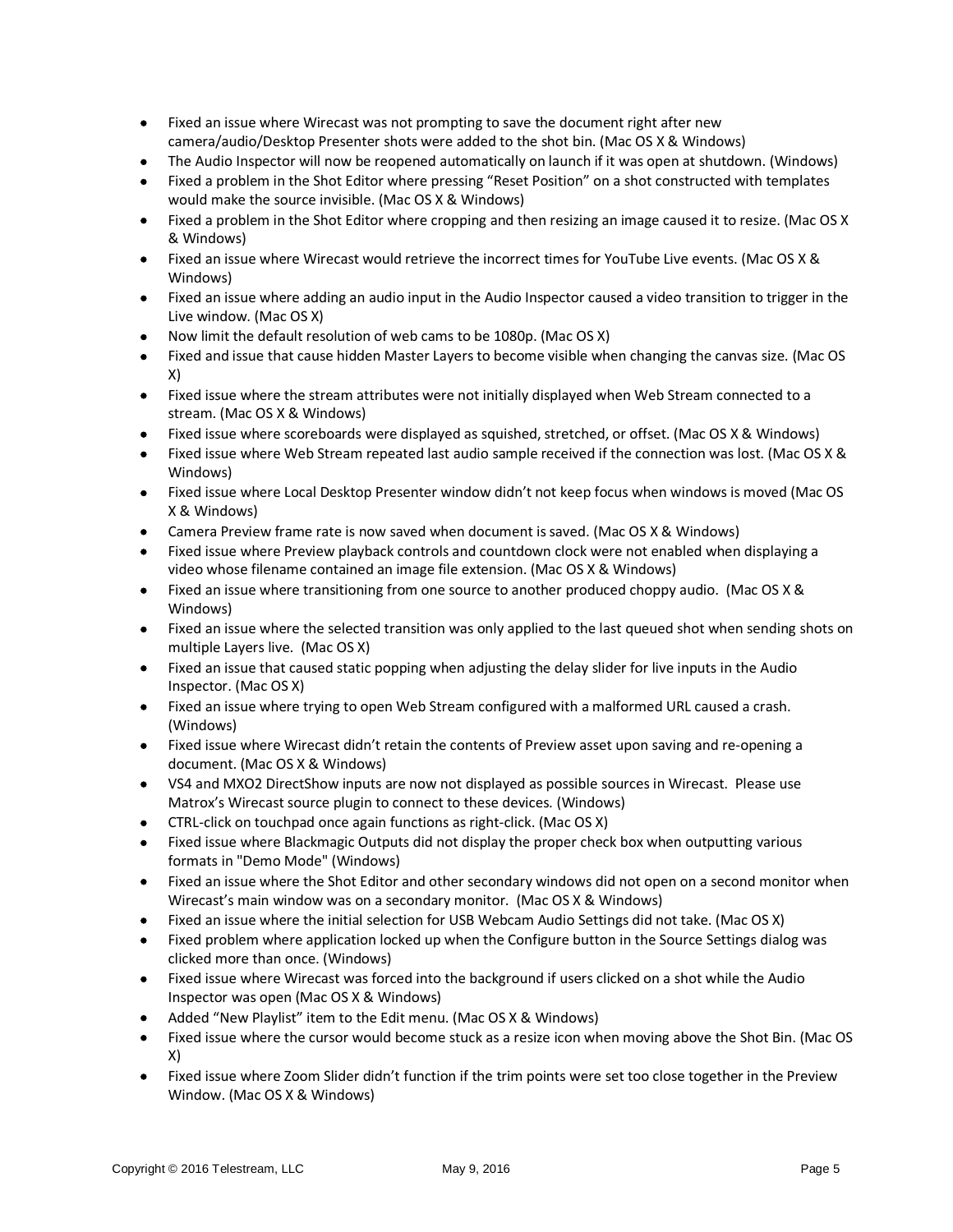- Fixed issue where the document did not load if its name contained an apostrophe. (Windows)
- Fixed problem where thumbnail sizing in Playlist windows and Layer windows were was not persisted when the windows were reopened. (Mac OS X & Windows)
- Fixed an issue where iOS devices were sometimes not being detected on congested networks due to a timeout. (Mac OS X & Windows)
- Fixed issue where License and Serial Number were displayed as white text on white background when focus was shifted away. (Mac OS X)
- Fixed occasional hang on exit when shutting down connections to Bonjour devices. (Mac OS X)
- Fixed problem with text vanishing from the Message Feed when double-clicking the column width resize area. (Windows)
- Fixed problem where the Preview Zoom Slider widget remained open and rendered on top of new windows or panes opened over it. (Mac OS X)
- Fixed problem where the Replay Shot Template setting in the Replay Settings dialog was not being set correctly when saving and loading a document. (Mac OS X & Windows)
- Fixed issue where a playlist entered an inactive state after a shot was deleted from it. (Mac OS X & Windows)
- Fixed problem with distorted Virtual Camera output when using match canvas with certain resolutions. (Mac OS X & Windows)
- Fixed problem where Preview audio endlessly repeated one frame of sound when selecting a new shot that was not playing. (Mac OS X)
- Fixed problem where the playback controls would not display when pre-recorded content was sent to Preview using Live/Preview Swap. (Mac OS X & Windows)
- Fixed problem where audio sources would crackle intermittently due to buffering problems. (Mac OS X & Windows)
- Fixed aspect ratio errors for Remote Desktop Presenter shots loaded from a document opened via Windows Explorer. (Mac OS X & Windows)
- Fixed occasional hang on exit if the user was prompted to save their document when exiting. (Mac OS X)
- Increased bounding rectangles for controls that resize thumbnails in the Playlist window. (Mac OS X)
- Fixed issue where a click-drag on a shot in a Mater Layer would bring the shot into Live or Preview. (Mac OS X & Windows)
- Delete All in the Social Media dialog now also removes all text currently rendered into Social Shots. (Mac OS X & Windows)
- Now multiple documents can be accessed by right-clicking the Wirecast icon in the Dock. (Mac OS X)
- Fixed issue where SDP files got overwritten without promoting the user. (Mac OS X & Windows)
- Fixed issue where social message feed delete icon would get stuck in the mouse-down state under certain conditions. (Mac OS X)
- Fixed an issue that caused the audio preview not to work if a source was made live immediately after launching Wirecast. (Windows)
- Fixed a crash that occurred when selecting different sources in the Source Setting dialog rapidly. (Mac OS X & Windows)
- Eliminated flickering of the volume slider decibel tooltip by making it a fixed width. (Mac OS X & Windows)
- Now Wirecast will only throw one error dialog when the same problem occurs with multiple files. (Mac OS X & Windows)
- Fixed problem where users could not modify the IP address field after initially configuring Remote Desktop Presenter. (Mac OS X & Windows)
- Fixed problem where the Local Desktop Presenter monitor selection was not saved. (Mac OS X)
- Fixed memory leak that occurred when the network adaptor was disabled and the ONVIF IP camera discovery was on. (Windows)
- Fixed sync issues when recording to .mov files under high system load. (Mac OS X & Windows)
- Fixed issue where .mp4 files were appearing green and stretched after import into Wirecast. (Mac OS X & Windows)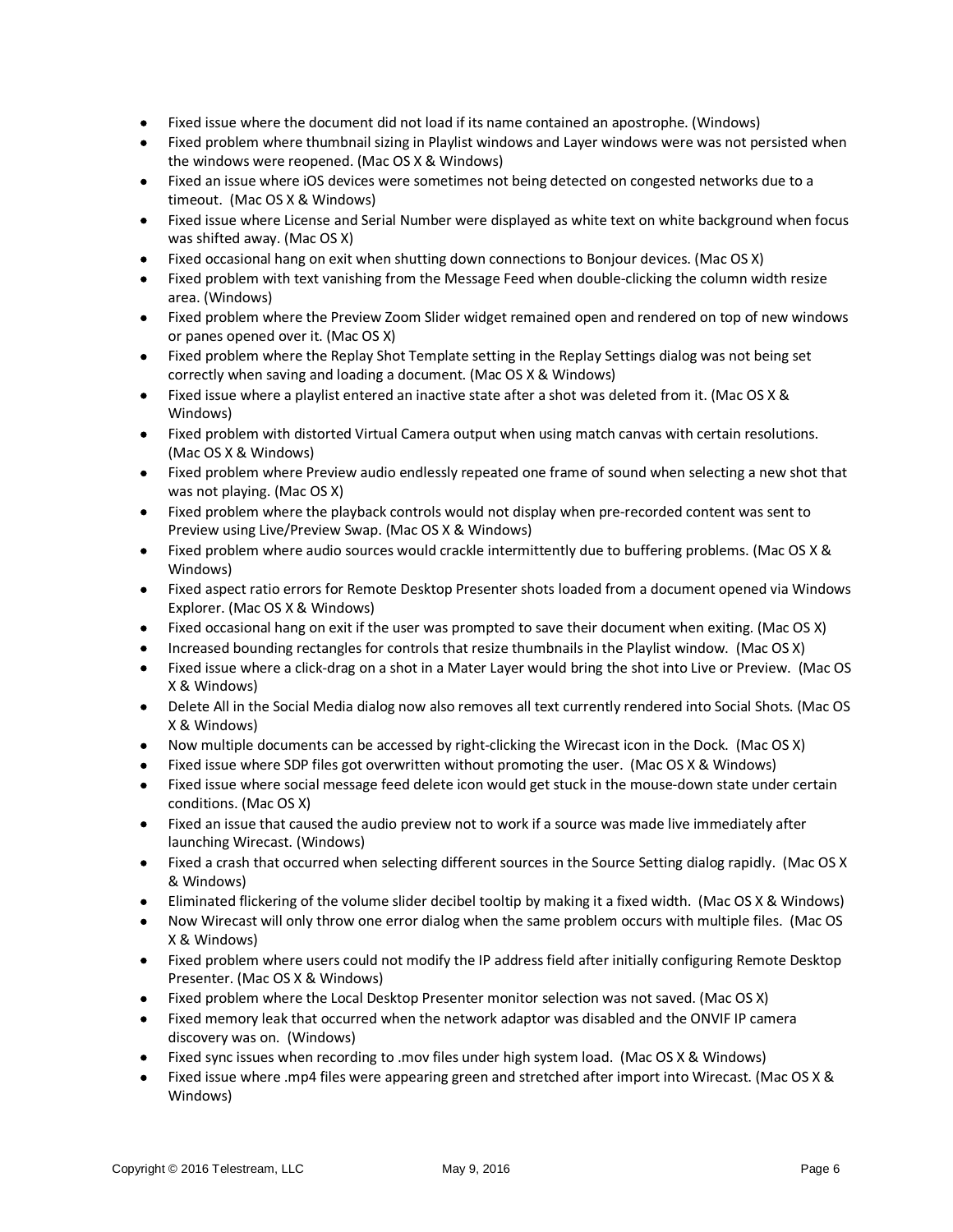- Fixed error that occurred when Social Media feed type was set to Search and the feed is accessed without data present in the Search String field. (Mac OS X & Windows)
- Fixed crash due to corrupted presets. (Mac OS X & Windows)
- Fixed possible crash after cancelling authentication of an ONVIF device. (Mac OS X & Windows)
- Added more visual feedback during drag and drop of shots within shot bin. (Mac OS X & Windows)
- Fixed possible hang when opening Wirecast 5 documents. (Mac OS X & Windows)
- Fixed issue where disconnecting a web cam could stop the preview icon for the iSight camera from updating in the shot bin. (Mac OS X)
- Corrected inaccurate bitrate estimation for .mov outputs in the Output Settings dialog. (Mac OS X & Windows)
- Fixed issue where switching the AVFoundation audio settings corrupted USB audio. (Mac OS X)
- Fixed issue where some mp3 files were not being played in the live output. (Mac OS X & Windows)
- Fixed issue where UI could lockup for up to 25 seconds when deleting a Wirecast Cam or Web Stream source. (Mac OS X & Windows)
- Fixed issue where activating Replay with an invalid output destination and then clicking "Edit" in the error dialog opened the Output Settings window instead of Replay Settings. (Mac OS X & Windows)
- Fixed a crash when opening a Wirecast document containing Replay assets that was created on another OS. (Mac OS X & Windows)
- Fixed a possible crash when the Web Stream was connecting to a MMS source. (Windows)
- Fixed an occasional crash that occurred when closing a document after removing Replay assets from the Asset Manager. (Mac OS X & Windows)
- Modified behavior in the shot bin so that double clicking on a shot opens the shot editor, but no longer puts the shot into Preview or Live. (Mac OS X)
- Added all system audio devices to the Change Audio right click menu regardless of if they already exist in the document. (Mac OS X & Windows)
- Fixed occasional crashed when clicking Apply for Intensity Shuttle USB 3.0 device in Source Settings. (Mac OS X & Windows)
- Fixed occasional crash that occurred when connected to an HDV device with 12-bit audio. (Mac OS X & Windows)
- Fixed a problem where the shots in preview were sent live when assigning a Template to a Shot when AutoLive was enabled. (Mac OS X & Windows)
- Fixed a problem with the Local Desktop Presenter where the "Show Cursor" option did not function until it was toggled off then back on. (Mac OS X)
- Fixed a problem where Wirecast was forcing web cameras to the highest available resolution rather than using the saved resolution settings from a document. (Mac OS X)
- Fixed a problem where Wirecast was converting RTMP destinations from Wirecast 4 and 5 documents to Azure Media Services destinations. (Mac OS X & Windows)
- Fixed a misalignment of the Connection meter in the main Wirecast window. (Mac OS X)
- Fixed a crash when removing unused Replay segments during document close. (Windows)
- Sporadic crash when connected to Wirecast Cam when switching Wi-Fi networks or during other network interruption. (Mac OS X & Windows)
- Fixed excessive launch time that could occur after having connected to a Wirecast Cam app that was not longer present on the network. (Mac OS X)
- Fixed problem with audio delay not working unless set to 1 second. (Mac OS X)
- Included missing documentation for Playlist API calls. (Windows)
- Fixed intermittent problem where a Playlist shot would move when clicking on another Playlist in the shot bin. (Mac OS X & Windows)
- Fixed issue where shots in a Playlists rearrange themselves intermittently when a new shot in the Playlist is selected. (Windows)
- Fixed crash when a negative frame dimension was assigned to a .mov encoder preset. (Mac OS X & Windows)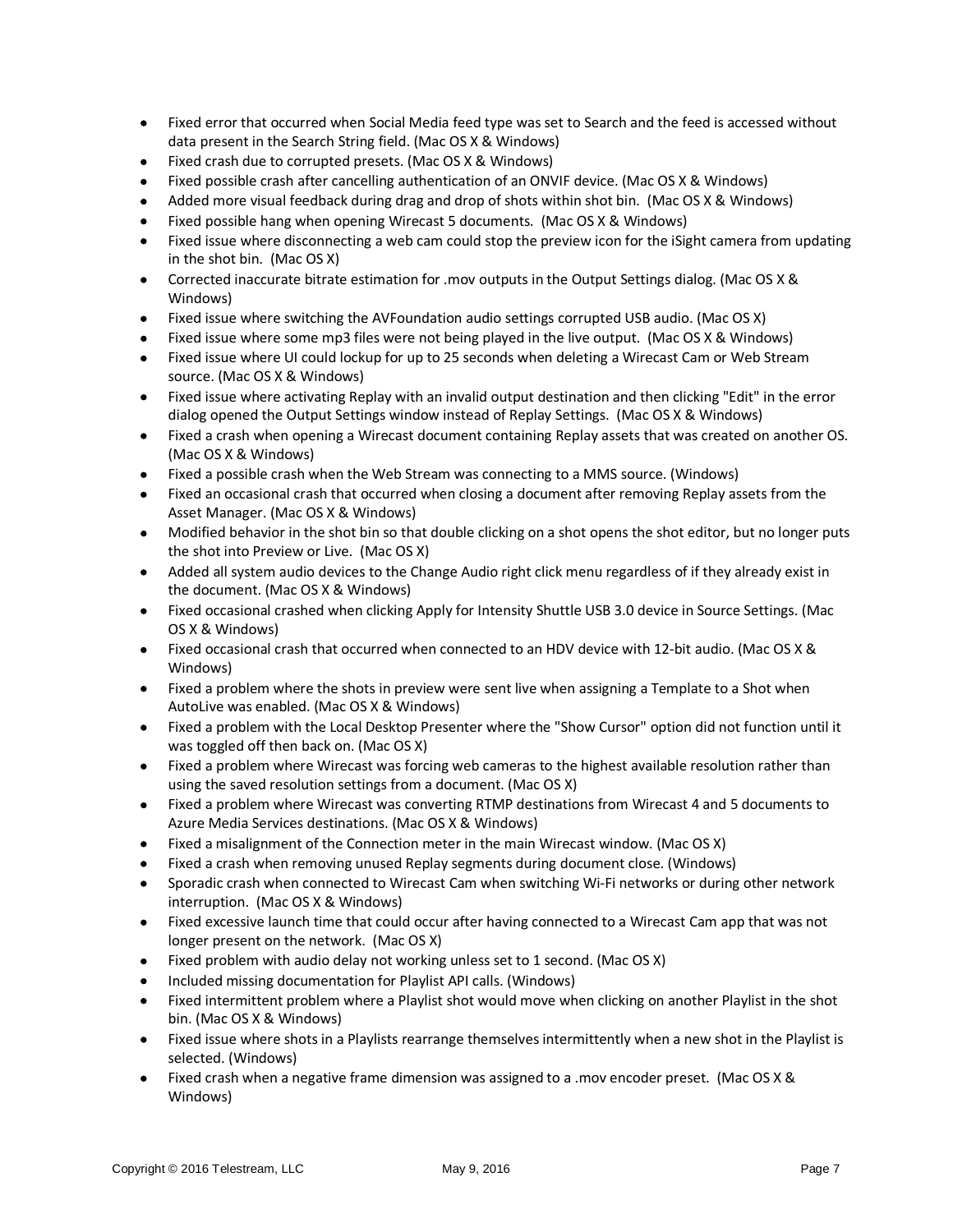- Fixed a crash that occurred if a user removes a Web Stream source form the Source Setting dialog before finishing the authentication process. (Mac OS X)
- "Match Canvas" is now the default resolution setting for Virtual Camera Out. (Mac OS X & Windows)
- Fixed crash that occurred when adjusting the volume in the Audio Inspector while a Playlist was transitioning to a new shot. (Mac OS X)
- Removed Accordion Fold transition. (Mac OS X)

# **Wirecast 6.0.2 (Mac Only)**

### **Fixes and Enhancements**

• Fixes issue that caused unnecessary CPU usage on the Mac platform. (Mac OS X)

### **Wirecast 6.0.1**

### **Fixes and Enhancements**

- New! Use of the Wirecast Cam iOS App, a free app for iPad and iPhone, as a source. (Mac OS X & Windows)
- New! Added support for .WAV and .M4A file playback that was present in 5.0.3 but absent in 6.0. (Mac OS X & Windows)
- Fixed a crash that occurred if the destination RTMP server was slow to accept a stream after a connection has been established. (Mac OS X & Windows)
- Fixed crash due to corrupted audio settings being read from the preferences. (Windows)
- Fixed crash when copying a search string from the Social Feed search field. (Mac OS X & Windows)
- Renamed "Microsoft Azure Media Services" "Azure Media Services" in the Output Settings dialog. (Mac OS X & Windows)
- Fixed crash when deleting Tweets from the Social Media message feed. (Mac OS X & Windows)
- Prevented Unhandled Exception error when using social media feed without entering credentials. (Mac OS X & Windows)
- Fixed issue that prevented the File Open button from operating in the NewBlueFX section of the Source Settings Dialog under some conditions. (Mac OS X & Windows)
- AJA cards no longer function in Wirecast directly through via AVFoundation. Install the AJA Wirecast source plugin to access them from Wirecast.

## **Wirecast 6.0**

#### **Fixes and Enhancements**

- New! Instant Replay support. (Mac OS X & Windows)
- New! Playlist Support. (Mac OS X & Windows)
- New! Twitter integration. (Mac OS X & Windows)
- New! Support for the new iOS 8 App, Wirecast Cam, as a camera source. (Mac OS X & Windows)
- New! Recordings are now written in a recoverable file format. Recording files are now usable even the recording is interrupted due to system failure. (Mac OS X & Windows)
- New! Full Retina support. (Mac OS X)
- New! Improved Multicast and Unicast support. (Mac OS X & Windows)
- New! Keyboard mapping functionality for shots. (Mac OS X & Windows)
- New! Shortcut keys for setting in and out points and creating Replay shots. (Mac OS X & Windows)
- New! Destination for Microsoft Azure Media Services. (Mac OS X & Windows)
- New! Destination for Wowza Streaming Engine (Mac OS X & Windows)
- New! Added AppleScript samples to application bundle. (Mac OS X & Windows)
- New! Added the ability to play back recorded media in Preview. (Mac OS X & Windows)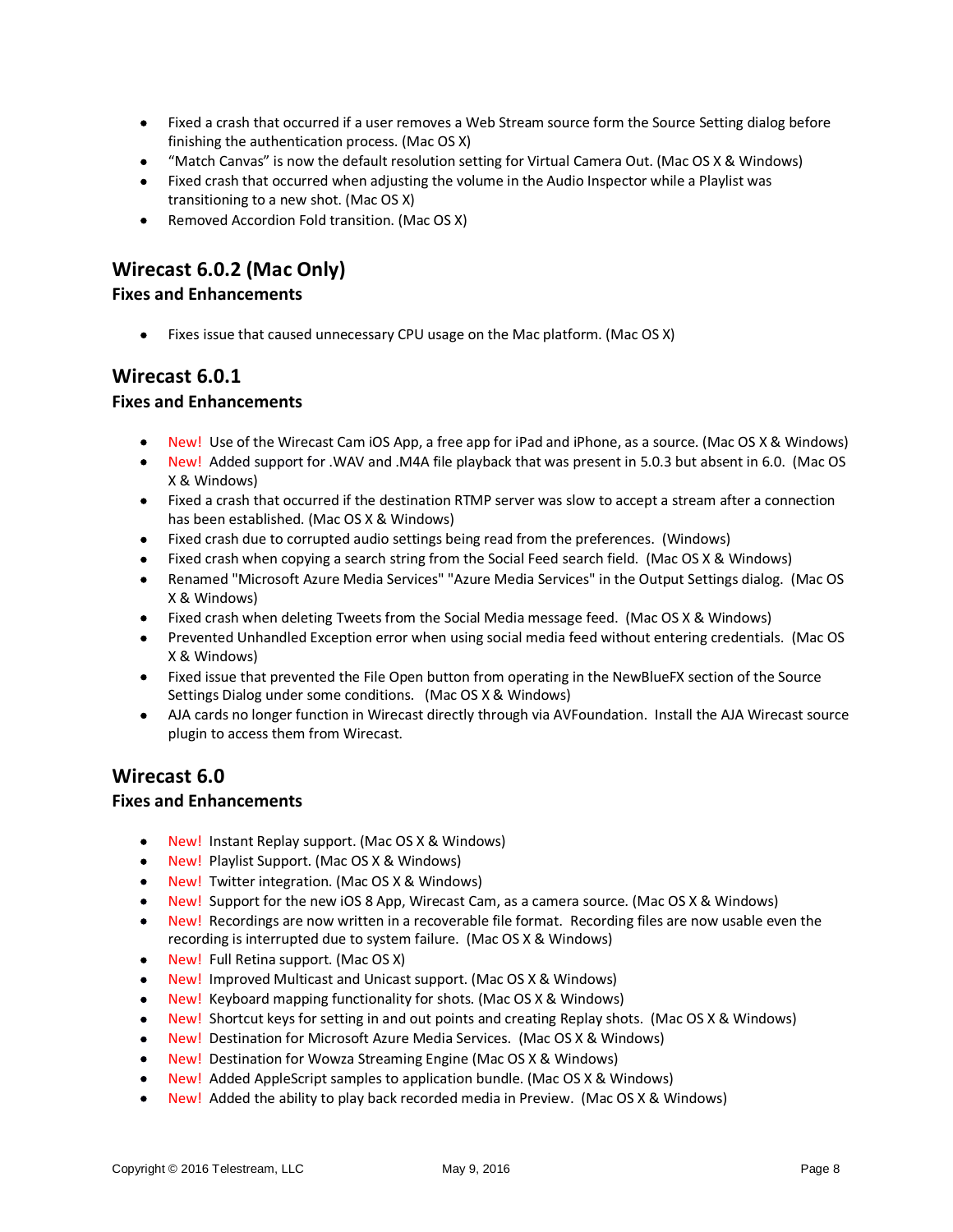- New! Added the ability to set in and out points in Preview. (Mac OS X & Windows)
- New! Added the ability to set playback speed in Preview. (Mac OS X & Windows)
- New! Added the ability to suppress automatic detection of IP devices in network. (Mac OS X & Windows)
- New! Added the ability to automatically set the Canvas size. (Mac OS X & Windows)
- New! Support for using custom backgrounds for Scoreboards. (Mac OS X & Windows)
- New! Hotkeys to change scores from the Wirecast main window. (Mac OS X & Windows)
- New! Add support for 2K and 4K canvas sizes via Custom Canvas size. (Mac OS X & Windows)
- New! AppleScript examples are now part of the application bundle at Wirecast.app/Contents/Resources/scriptingexamples. (Mac OS X)
- New! 64-bit versions of Wirecast are now available. Moving to 64-bit fixes many problems caused by running out of memory due to 32-bit memory limits. (Mac OS X & Windows)
- New! Updated installer technology for Windows; new versions of Wirecast will automatically replace previous versions of Wirecast without the need to manually uninstall beforehand. (Windows)
- New! Dedicated destination for Wowza server that can utilize configuration files created by Wowza. (Mac OS X & Windows)
- New! MOV record to disk destination replaces QuickTime Record To Disk for recording near lossless video at low CPU. ProRes codec is available on Mac, and MJPEG is available on Windows with selectable quality. (Mac OS X & Windows).
- New! Wirecast no longer uses QuickTime components for video file playback and writing. QuickTime, deprecated by Apple, has been replaced with technology optimized to take advantage of 64-bit addressing, providing superior performance with higher resolutions and frame rates. (Mac OS X & Windows)
- New! QuickTime is no longer required to run Wirecast on Windows. (Windows)
- New! User presets are now listed on top of system, and destination default presets for easy access. (Mac OS X & Windows)
- New! Ability to set the maximum number of reconnects to a streaming server/CDN. This avoids the situation where a user would have to force quite Wirecast once a server becomes unresponsive. (Mac OS X & Windows)
- New! New Blue Pro Titler Plug-in and support (Mac OS X & Windows)
- Eliminated memory spike when playing back some mp4 files. (Mac OS X & Windows)
- Fixed problem where some mp4 files would play back with no audio. (Mac OS X & Windows)
- Fixed issue where incorrect Video FPS selections were displayed for USB cameras in the Source Settings dialog. (Mac OS X)
- Fixed jitter/stutter when recording at 1080p in ProRes and MJPEG. (Mac OS X, Windows)
- Fixed issue that prevented tabbing between controls. (Mac OS X)
- Fixed issue that sometimes caused frame drops during a transition when switching to shots containing prerecorded video. (Mac OS X & Windows)
- Fixed problem where streaming audio-only resulted in sped up audio. (Mac OS X)
- Fixed problem where audio because out of sync after playing video file in the Configure Media Settings tab of the Shot Editor. (Mac OS X & Windows)
- Fixed issue where disconnecting a device could cause a crash if there were no built-in AV devices or other AV devices connected to the system. (Mac OS X, Windows)
- Fixed crash when last connected camera was disconnected. (Mac OS X)
- Fixed crash on exit after using Blackmagic Output and Input on separate cards. (Mac OS X)
- Fixed problem where Bonjour WebStream sources did not connect and the Asset Manager listed them as missing at document load. (Mac OS X & Windows)
- Fixed issue that caused floating colors in scoreboards. (Mac OS X)
- Fixed memory leak and eventual crash (after a few hours) when using the Matrox VS4. (Windows)
- Fixed issue that caused black frames to be inserted during transitions. (Mac OS X & Windows)
- Fixed issue that prevented a correct event list to be retrieved from YouTube. (Mac OS X & Windows)

#### **Features No Longer Supported**